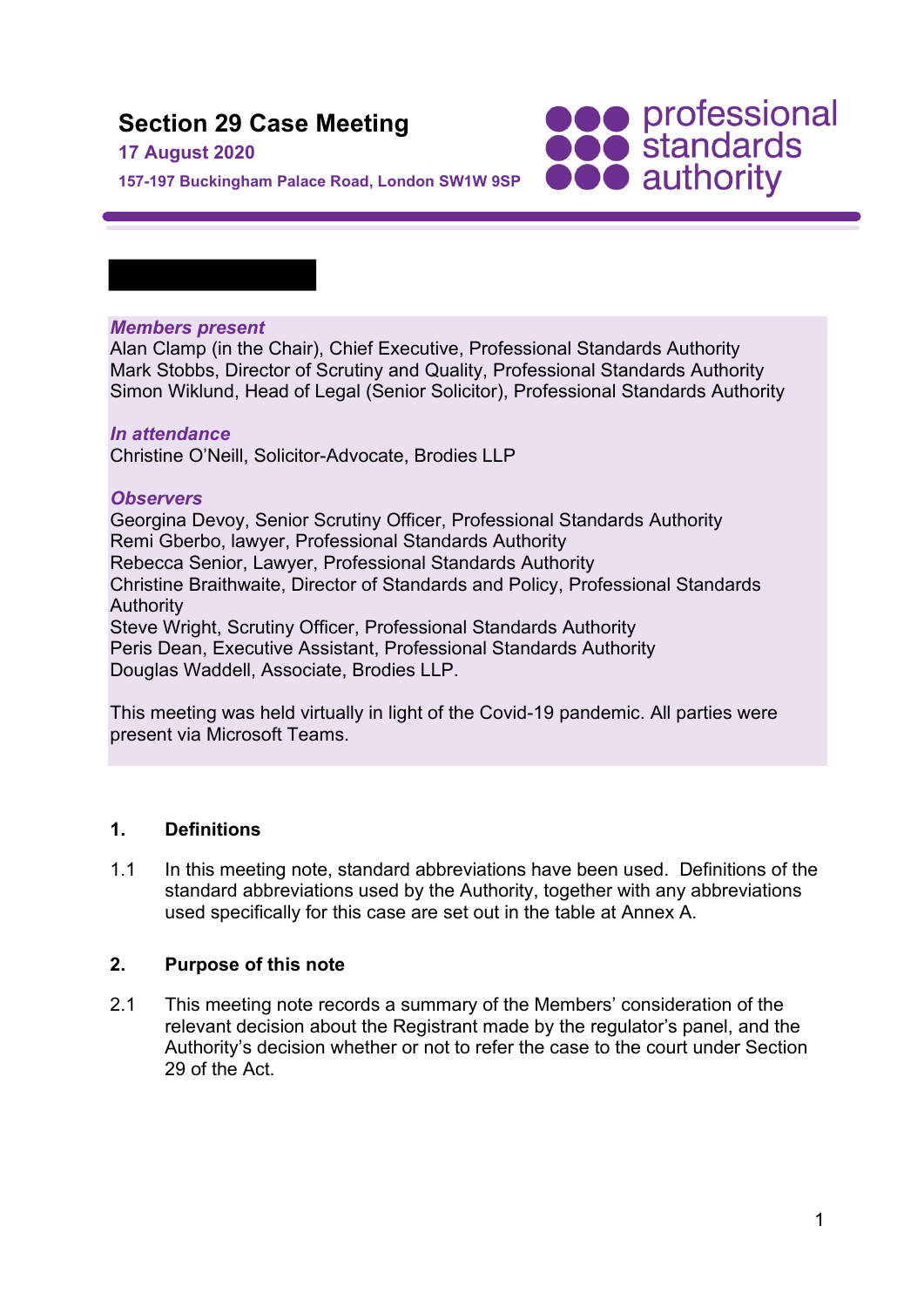## **3. The Authority's powers of referral under Section 29 of the Act**

- 3.1 The Authority may refer a case to the relevant court if it considers that a relevant decision (a finding, a penalty or both) is not sufficient for the protection of the public.
- 3.2 Consideration of whether a decision is sufficient for the protection of the public involves consideration of whether it is sufficient:
	- to protect the health, safety and well-being of the public
	- to maintain public confidence in the profession concerned, and
	- to maintain proper professional standards and conduct for members of that profession.
- 3.3 This will also involve consideration of whether the panel's decision was one that a disciplinary tribunal, having regard to the relevant facts and to the object of the disciplinary proceedings, could not reasonably have reached; or was otherwise manifestly inappropriate having regard to the safety of the public and the reputation of the profession (applying *Ruscillo*1).

## **4. Conflicts of interest**

4.1 The Members did not have any conflicts of interest.

#### **5. Jurisdiction**

5.1 The Legal Advisor confirmed that the Authority had jurisdiction to consider the case under Section 29 of the Act. Any referral in this case would be to the Inner House, Court of Session and the statutory time limit for an appeal would expire on 21 August 2020.

#### **6. The relevant decision**

- 6.1 The relevant decision is the Determination of the Panel following a hearing which concluded on
- 6.2 The Panel's Determination which includes the charges and findings is set out at Annex B.

## **7. Documents before the meeting**

- 7.1 The following documents were available to the Members:
	- Determination of the panel dated
	- The Authority's Detailed Case Review
	- Transcripts of the hearing

<sup>&</sup>lt;sup>1</sup> CRHP v Ruscillo [2004] EWCA Civ 1356 at paragraphs [69] - [78]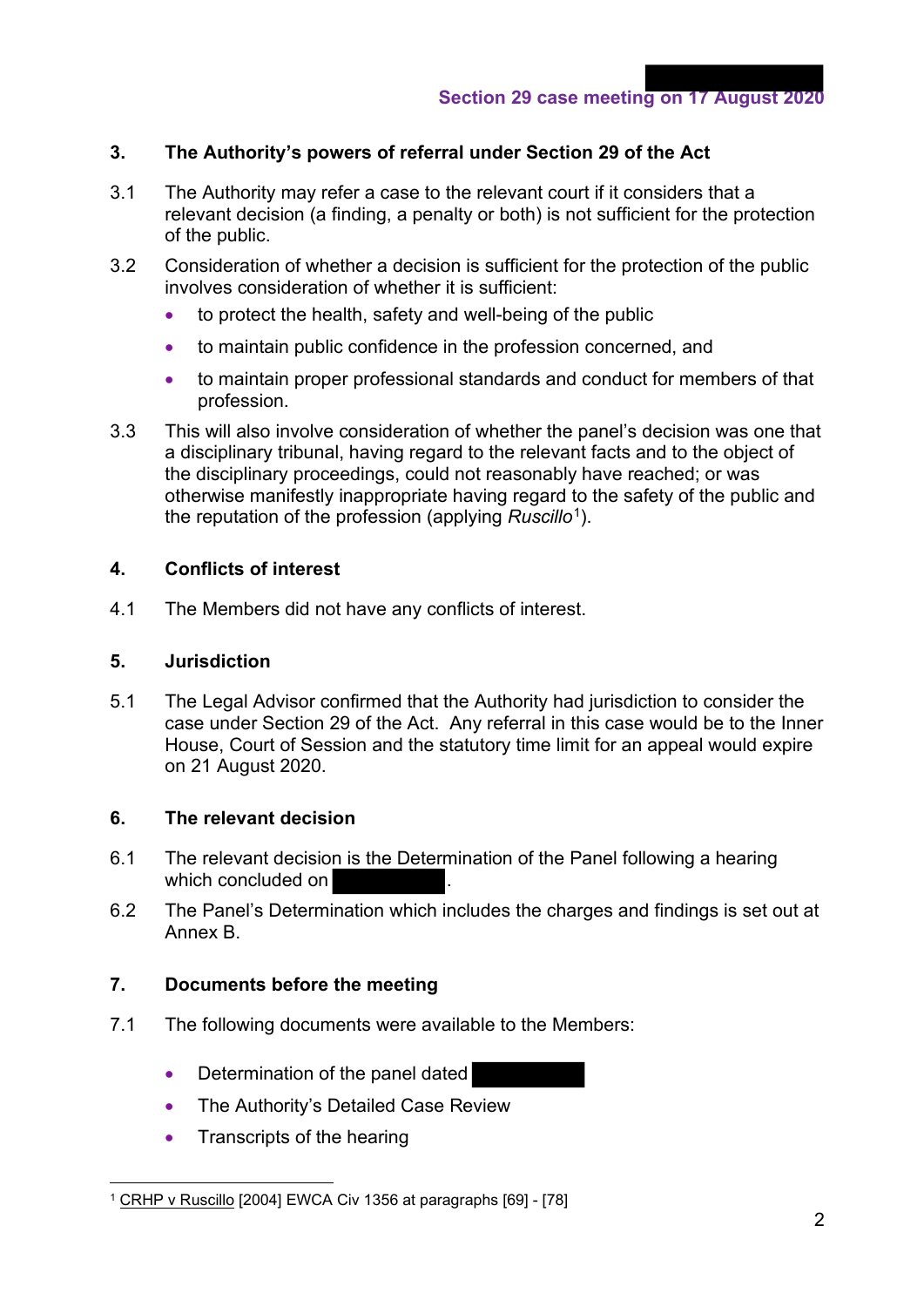- Counsel's Note dated 17 August 2020
- The NMC's Code
- The NMC's Indicative Sanctions Guidance
- The Authority's Section 29 Case Meeting Manual.
- 7.2 The Members and the Legal Advisor were provided with a copy of a response from the NMC to the Authority's Notification of Section 29 Meeting.

## **8. Background**

- 8.1 The Registrant, a registered nurse, was referred to the NMC in following her dismissal on by the Home Manager of a nursing home. The referral related to concerns that she had misappropriated PRN medication (medication prescribed to be taken when needed and not at set times).
- 8.2 The Registrant was originally employed by the home in although did not undertake shifts. The home is a 56-bed nursing facility arranged over two floors providing care for elderly residents and those with learning difficulties.
- 8.3 In the Registrant, who had secured another nursing role, decided to work at the home on a bank basis although did not undertake shifts. In early she contacted the home and asked to work on a permanent, full time basis and commenced work on , working a mixture of day and night shifts on both the top and ground floor of the home.
- 8.4 On **Example 28**, it was identified that 28 Zopliclone tablets were missing for Resident A. The Home Manager commenced an audit of all PRN medication which revealed that Zopiclone, Lorazepam (sleeping tablets), Codeine, Co-Codamol, Dihydrocodeine and Tramadol (Opioid painkillers) medication was missing for a number of residents.
- 8.5 The Home Manager cross-referenced the dates on which the medication went missing with the staff rota and on held a staff meeting requesting that whoever was responsible for missing medication to come forward. 112 Tramadol tablets were returned to the home shortly after the meeting.
- 8.6 The Home Manager undertook further investigation and deduced that the Registrant was the person responsible by process of elimination on the basis that the Registrant was on duty each time that medication went missing, she was one of the two nurses who worked across both floors of the home, medication started going missing around the time that she had recommenced employment at the home and stopped after she was suspended and dismissed and that she was on duty each time medication was returned to the home. Following the Registrant's dismissal, the police were notified although criminal proceedings were not commenced. A referral was also made to the NMC.
- 8.7 On the NMC notified the Registrant that the Case Examiners had considered the regulatory concern that the Registrant had misappropriated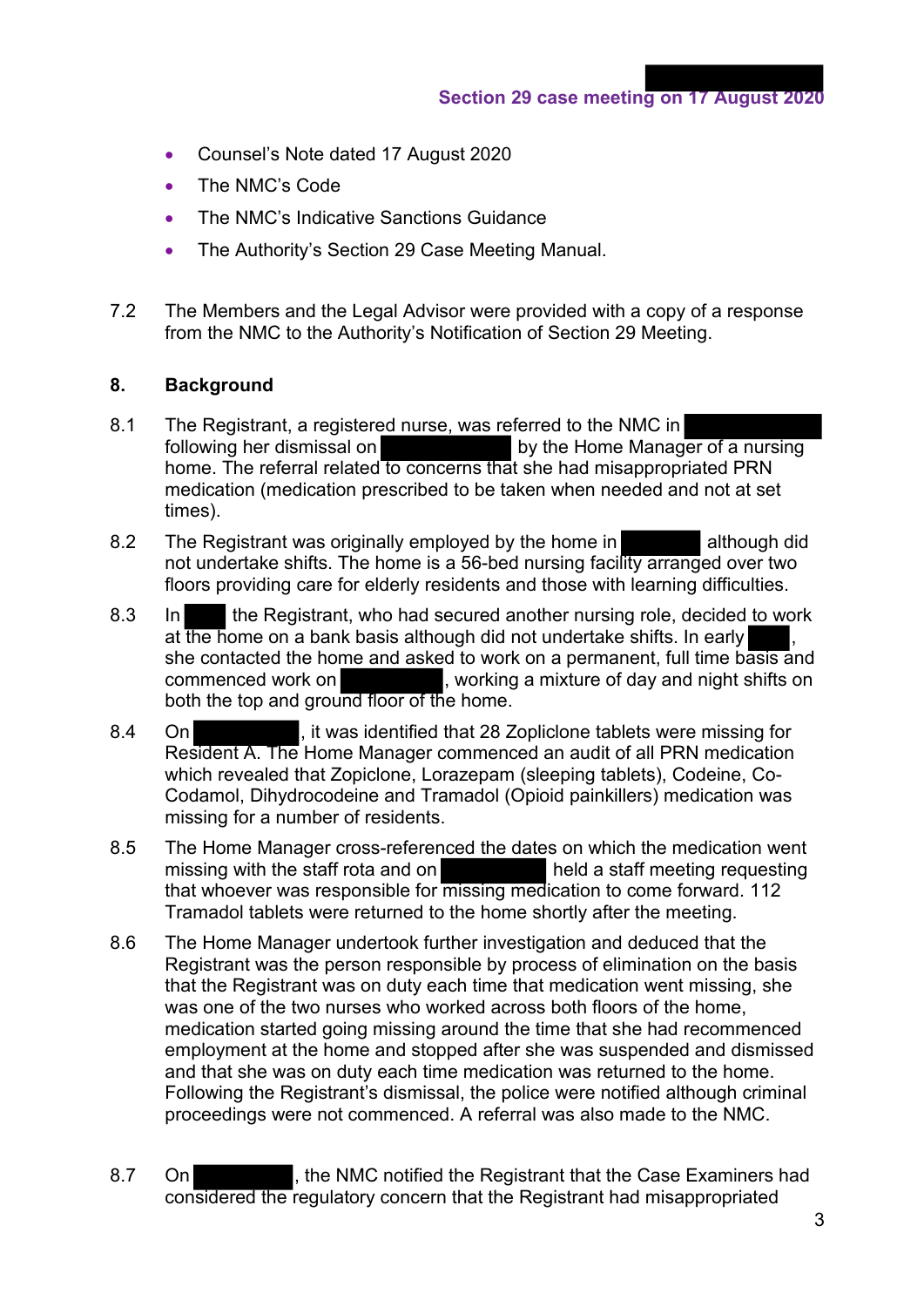**Section 29 case meeting on 17 August 2020**

medication and concluded that the matter be referred for a fitness to practise hearing on the basis that there was a realistic prospect of a finding of current impairment.

8.8 On , the NMC notified the Registrant of its intention to apply to offer no evidence at a virtual hearing to be held on  $\blacksquare$ . The NMC's offer no evidence at a virtual hearing to be held on Fitness to Practise Committee considered and allowed the NMC's application to offer no evidence bringing the case to an end.

## **9. Applying Section 29 of the 2002 Act**

- 9.1 The Members considered all the documents before them and received legal advice.
- 9.2 The Members discussed the following concerns about the decision:

#### *Did the NMC fail to apply its rules properly in failing to formulate charges?*

- 9.3 The Members first considered whether the NMC's failure to formulate a charges was a serious procedural irregularity, such that it contributed to the Panel making a decision that was not sufficient to maintain public confidence in the nursing profession and to maintain proper professional standards and conduct for members of that profession.
- 9.4 The Members agreed that the NMC was required to formulate charges and that a failure to do so was a failure to comply with its own rules. The Members agreed that charges should have been included in the Notice of Hearing and that there were clear charges that could have been formulated in light of the available evidence. The Members considered the NMC submission that it was neither necessary nor desirable to formulate a charge in this case was wrong.
- 9.5 The Members noted that the decision as to whether the Registrant had a case to answer and whether the case was then referred to a hearing is one for the NMC's Investigating Committee or its officers (e.g. case examiners). The NMC's Case Examiners concluded that there was a case to answer and referred the matter to the Panel. Pursuant to the NMC's rules, the Panel was bound to consider the allegation referred to it.
- 9.6 The Members also considered that the Panel should have required the NMC to formulate charges. The requirement to formulate charges is mandatory and so fundamental to fitness to practise proceedings that the Panel should not have dispensed with it and it is arguable that the NMC's rules do not allow aspects of hearing procedure to be entirely dispensed with as a form of short cut<sup>2</sup>. The Members noted that there is no express power that enables the NMC to offer no evidence in a case that has been referred to a panel by case examiners and therefore particular care is required in advancing and considering such applications.
- 9.7 The Members concluded that in failing to formulate a charge and in failing to communicate that to the Registrant in the Notice of Hearing the NMC failed to comply with rule 11(3)(b) of the 2004 Rules. It contradicted the function of the

<sup>2</sup> PSA v NMC and X [2018] EWHC 70 (Admin) at paragraph [57].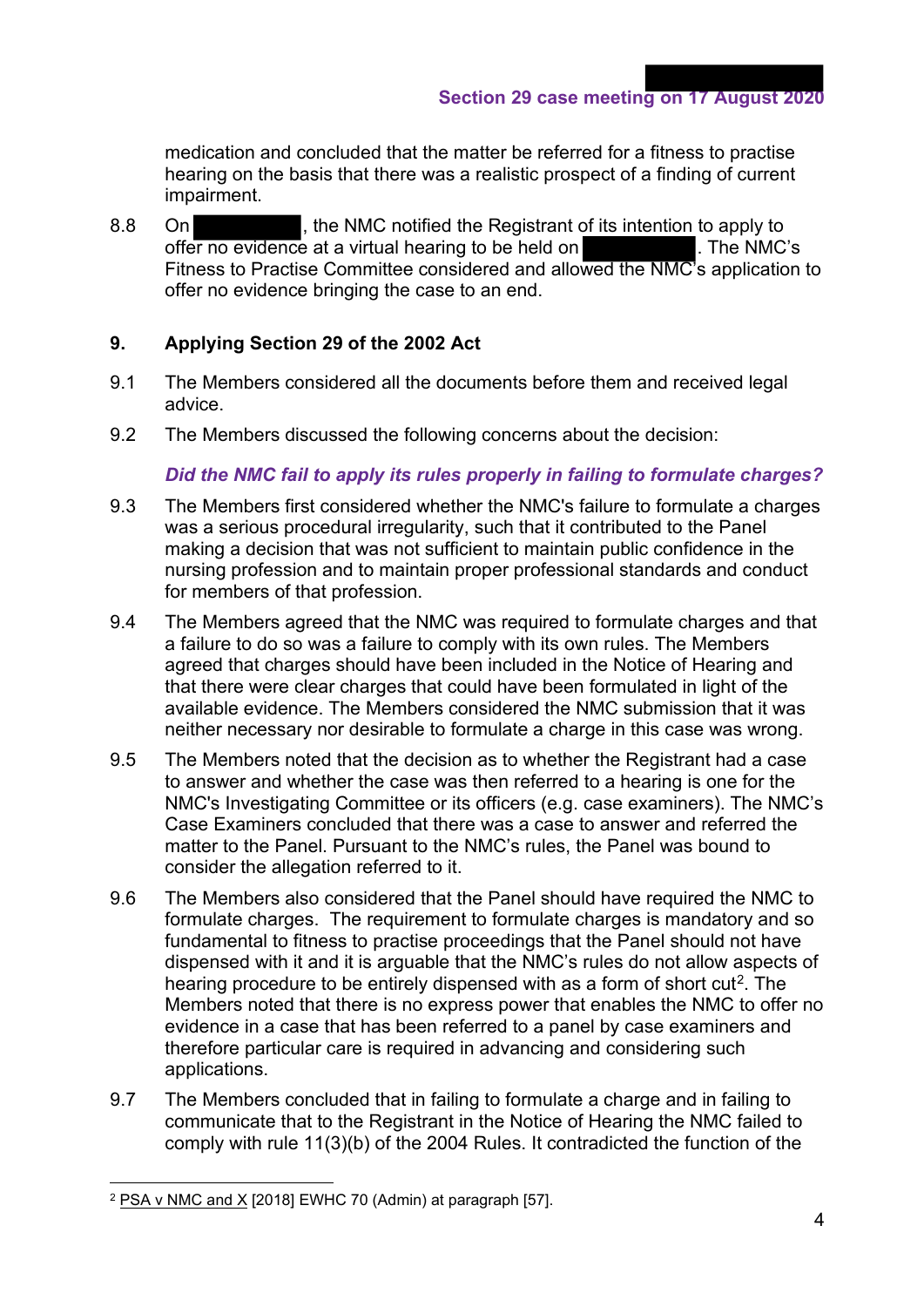NMC's Case Examiners and in doing so disabled the Panel from properly considering the seriousness and nature of the allegations made against the Registrant.

## *Did the NMC fail to apply its own guidance by offering no evidence?*

- 9.8 The Members next agreed that the NMC should have followed its process in formulating a charge to be considered by the Panel and for the Panel to then to consider the application to offer no evidence in light of the charges. The Members considered that when hearing the NMC's application to offer no evidence, the Panel should have evaluated the evidence before it and considered whether there was sufficient evidence before it to give rise to a case to answer. The Members noted that the NMC case presenter did not point the panel towards the actual evidence that was available when seeking to offer no evidence. However, considering the NMC's guidance on applications to offer no evidence, the Members considered there was at least a proper basis upon which to make the application.
- 9.9 The Members agreed therefore that there was no error in making an application for no case to answer but that the NMC's failure to formulate charges, the way the application to offer no evidence was presented by the NMC and the manner in which the Panel's dealt with the application were likely to have had an impact on the outcome of the case,.

#### *Was the NMC's ultimate failure to present evidence in the case wrong?*

- 9.10 The Members considered that in making its application to offer no evidence, the NMC misdirected itself as to the correct interpretation of the case of *AD*<sup>3</sup> in the circumstances of this case.
- 9.11 The Members considered this to be a serious procedural irregularity that contributed to the Panel making a decision that brought the case to an end and therefore was not sufficient to maintain public confidence in the nursing profession and to maintain proper professional standards and conduct for members of that profession.
- 9.12 The NMC failed to address the extent to which the evidence available in the case was different from the evidence that had been available in *AD*. The NMC also did not address the factors identified in the *AD* judgment that supported the conclusion that the elimination exercise could not be relied upon in that case.
- 9.13 The Members noted that there were three distinct differences between this case and the case of *AD*. First, the case of *AD* did not involve medication that had to be locked away under key, second, the Registrant in this case has access to both floors of the home where medication went missing and finally, audits at the home showed that when the Registrant was absent from work, no medication went missing but that when she returned, medication was missing.
- 9.14 In *AD "the case against the appellant was based entirely on an elimination exercise"*. In its written application to offer no evidence the NMC describes the elimination exercise that the Registrant's employer undertook based on medication audits as being *"in essence, how the home identified the person*

<sup>3</sup> AD v NMC [2014] ScotCS CSIH 90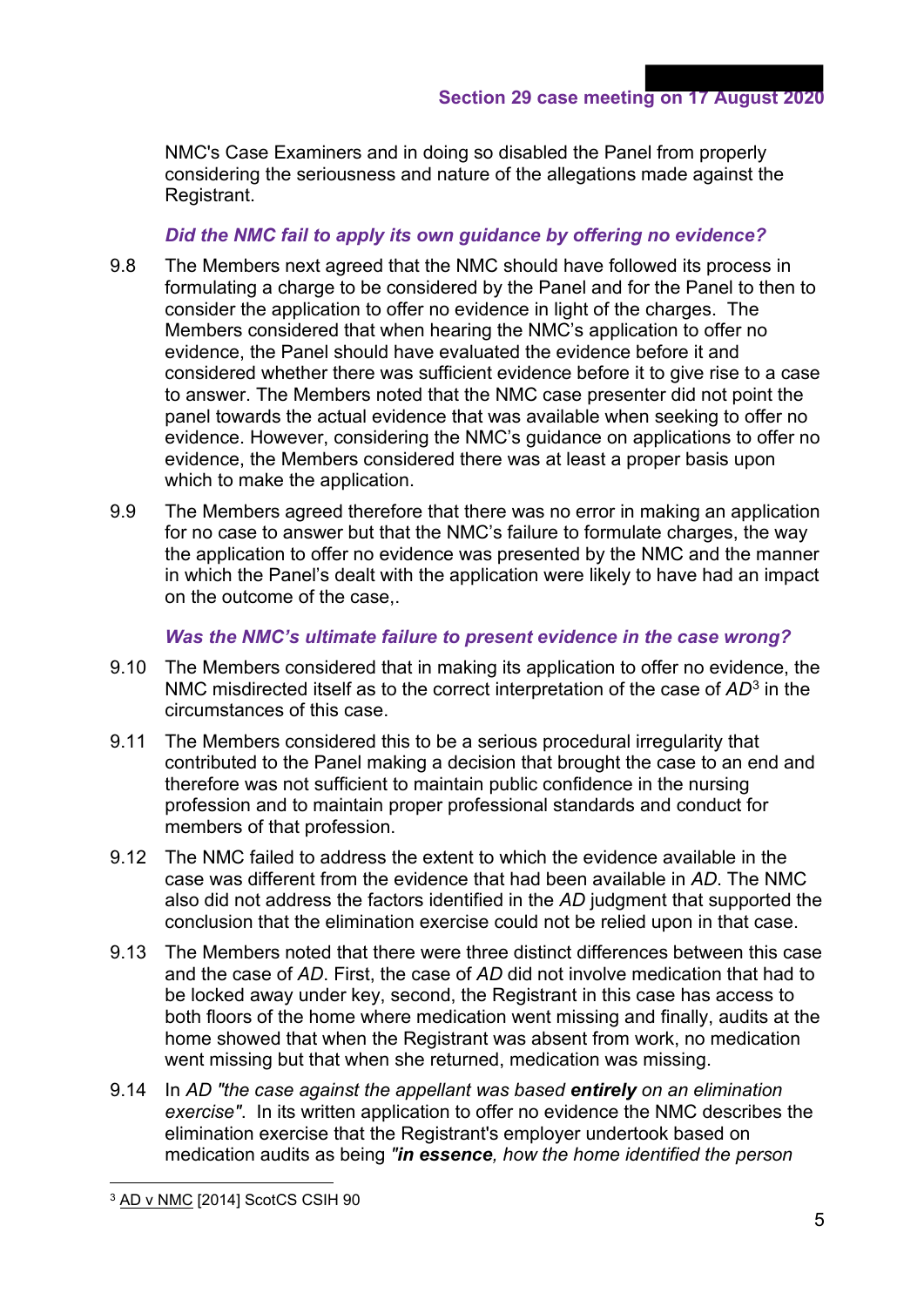*they say was responsible for all the misappropriation".* However, the NMC case presenter did not make any other submission about the nature of the NMC's evidence or draw any aspects of it to the Panel's attention. The Members did not consider that the decision in *AD* established a general rule that evidence of elimination exercises may not provide a sufficient basis for fitness to practise proceedings in the UK.

9.15 The Members concluded that the NMC's submissions ignored the additional evidence available from the investigation report from which distinctions with the case of *AD* could be drawn and the NMC's misunderstanding of *AD* made a material contribution both to its decision to apply to offer no evidence and the manner in which the application was advanced.

## *Did the Panel fail to evaluate the available evidence when considering the application to offer no evidence?*

- 9.16 The Members agreed that the Panel, in granting the application to offer no evidence, misdirected itself as to the relevance of *AD* in the circumstances of this case. They concluded that this was a serious procedural irregularity that contributed to the Panel making a decision that was not sufficient to maintain public confidence in the nursing profession and to maintain proper professional standards and conduct for members of that profession.
- 9.17 The Members noted that there was no discussion in the course of the hearing of any specific features of the case against the Registrant that might have indicated the elimination exercise was more probative than in *AD*. The legal advice on the relevance of *AD* was simply that "*it was a useful overview of the approach taken by the Court of Session in assessing the reasonableness or otherwise of what was said to be a circumstantial case*" and that "*the Panel would perhaps derive some benefit from reading that case*". No advice was given as to the distinctions that might be drawn between the circumstances in *AD* and those before the Panel.
- 9.18 The Members further noted that the Panel in its written decision issued on noted that in *AD* the case was based "entirely on an elimination exercise" and its own view that the case against the Registrant was "very similar". It did not record what led it to that conclusion and what it considered to be the dissimilarities. The Members considered that this created the impression that the Panel had applied the case of *AD* as if it were determinative of whether there was evidence available to the NMC in this case that gave rise to a case to answer.

## **Conclusion on insufficiency for public protection**

- 9.19 The Members concluded that the panel's decision to grant the application to offer no evidence was insufficient for public protection.
- 9.20 In light of their concerns, the Members concluded that the NMC's failure to formulate charges as well as the Panel's failure to require the NMC to formulate charges was a serious procedural irregularity which meant the Members were unable to determine whether the outcome of the case was insufficient.<sup>4</sup> The

<sup>4</sup> Ruscillo at paragraph[72]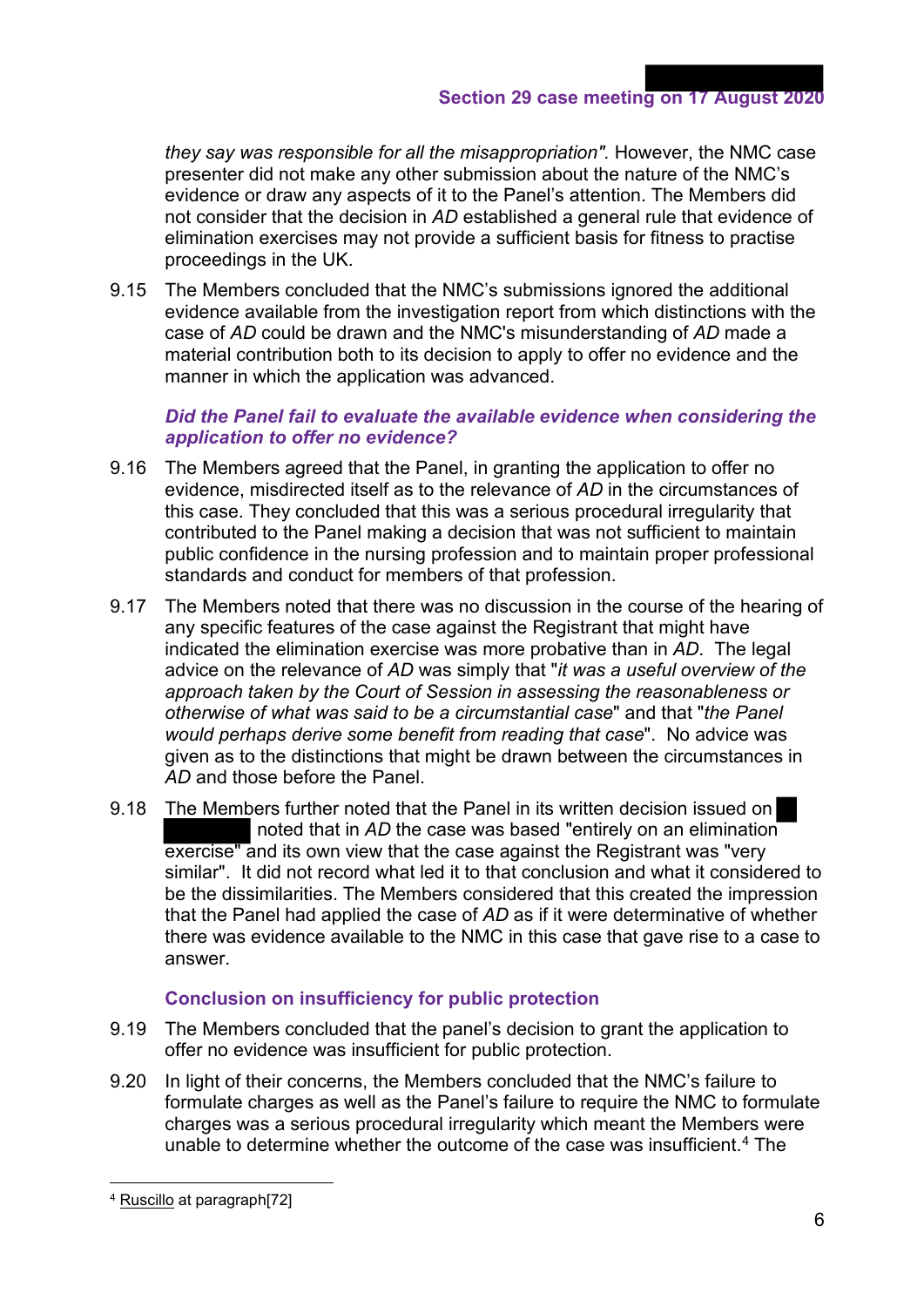**Section 29 case meeting on 17 August 2020**

Members also concluded that the NMC's reliance on the case of *AD* as being determinative of the sufficiency of evidence was wrong and the Panel was wrong to apply the case of *AD* as it did.

#### **10. Referral to court**

- 10.1 Having concluded that the panel's Determination was insufficient for public protection, the Members moved on to consider whether they should exercise the Authority's discretion to refer this case to the relevant court.
- 10.2 In considering the exercise of the Authority's discretion, the Members received legal advice as to the prospects of success and took into account the need to use the Authority's resources proportionately and in the public interest. The Members also considered the possible impact of any appeal on the Registrant and whether there were alternative means available to secure public protection. However, as the case did not proceed past the application to offer no evidence, it was not possible to pursue alternative resolutions other than an appeal.
- 10.3 Taking into account the concerns, along with advice on the prospects of success, the Members agreed that the Authority should exercise its power under Section 29 and refer this case to the Inner House, Court of Session.

Camp  $\Lambda$ 

**Alan Clamp (Chair) Dated**

 **29/03/21**